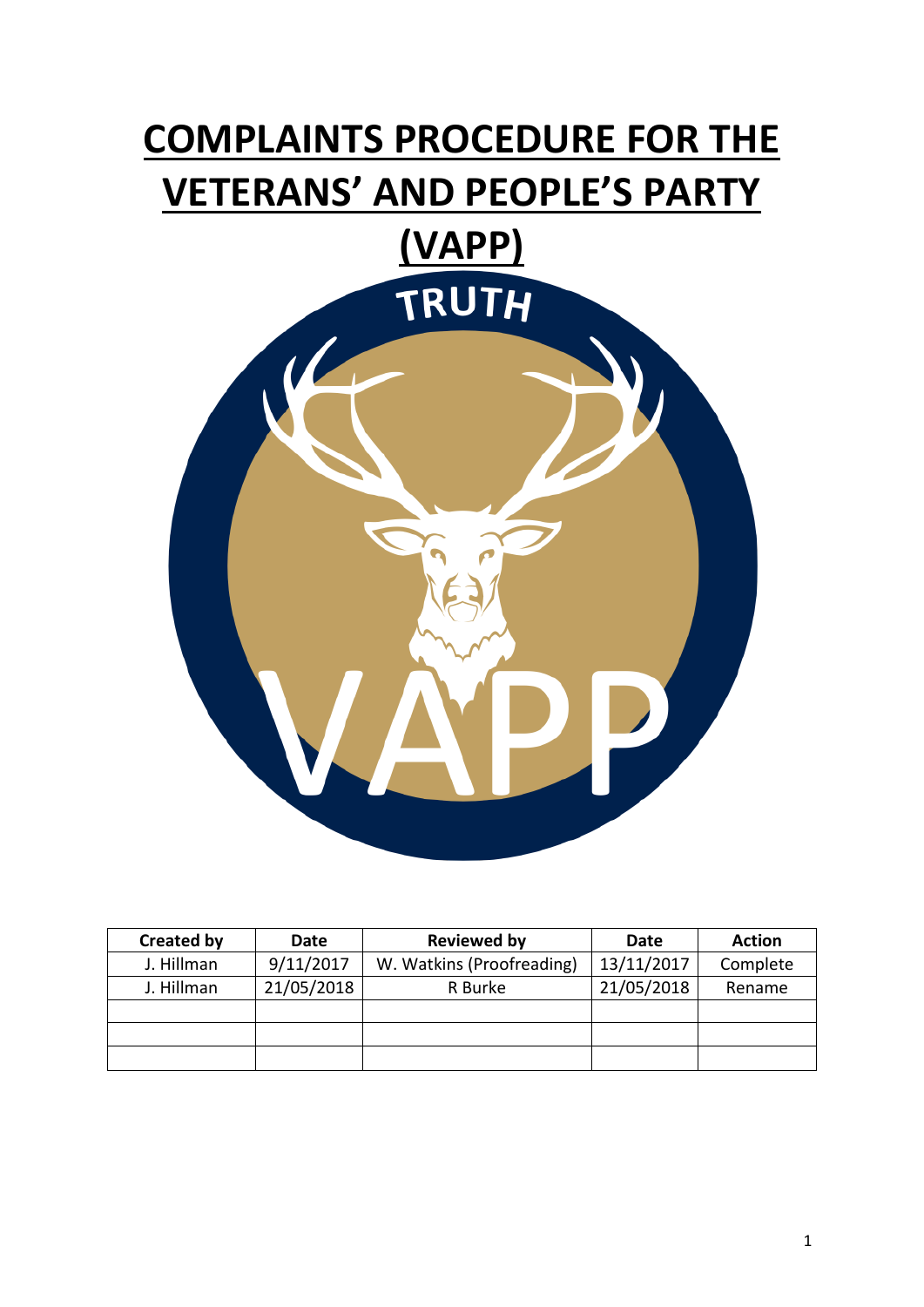# **THIS POLICY IS TO BE RENEWED ANNUALLY, HOWEVER REVISION SHOULD BE KEPT IN MIND FOLLOWING ANY MAJOR ISSUE WHERE ISSUES WITH THE POLICY ARISE.**

| <b>YEAR</b> | <b>REVIEWED BY</b> | <b>ANY REVISIONS Y/N</b> | <b>DATE</b> |
|-------------|--------------------|--------------------------|-------------|
| 2018        |                    |                          |             |
|             |                    |                          |             |
|             |                    |                          |             |
|             |                    |                          |             |
|             |                    |                          |             |
|             |                    |                          |             |
|             |                    |                          |             |
|             |                    |                          |             |
|             |                    |                          |             |
|             |                    |                          |             |
|             |                    |                          |             |
|             |                    |                          |             |
|             |                    |                          |             |
|             |                    |                          |             |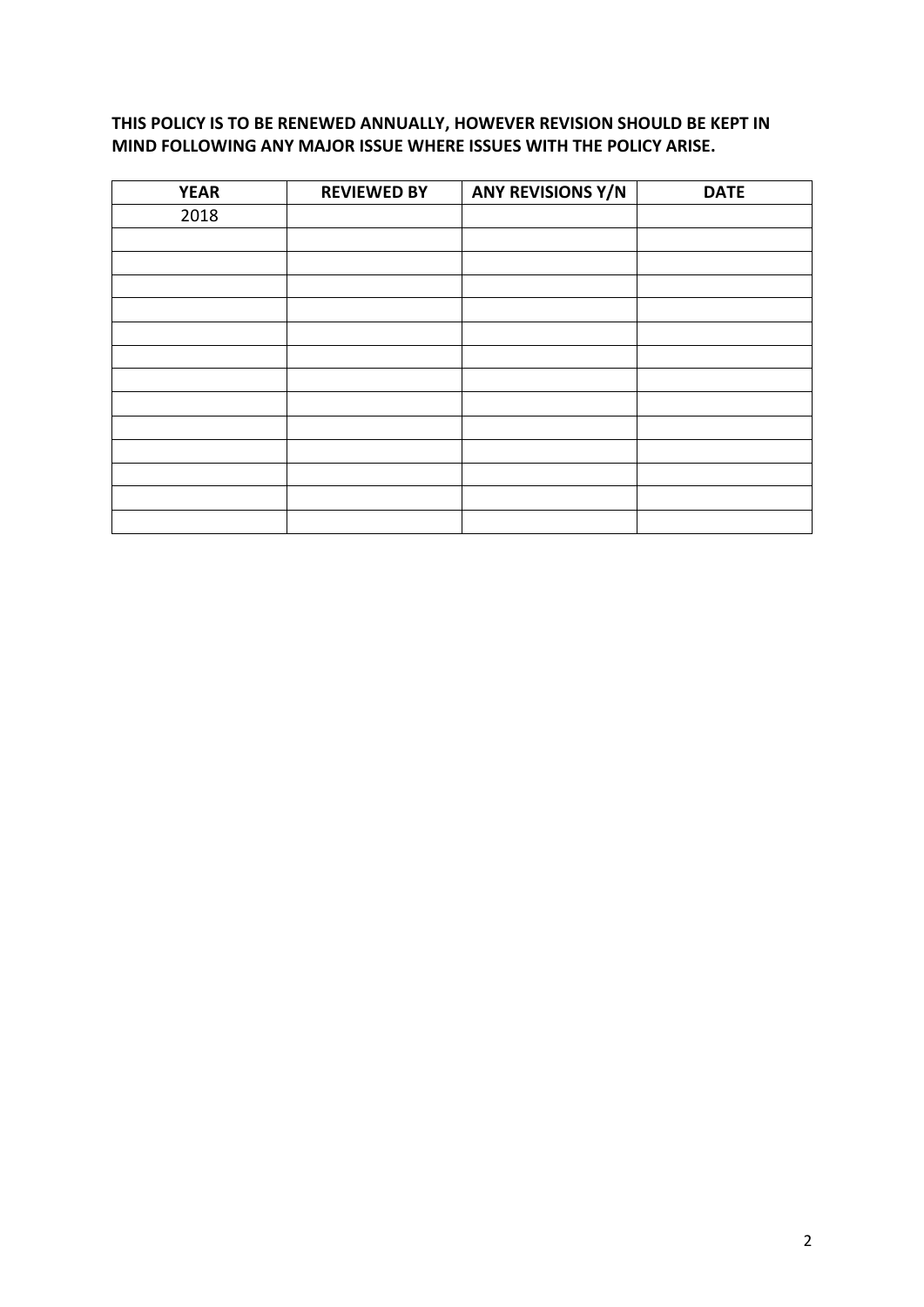# **Complaints Procedure for the Veterans' and People's Party.**

# **Introduction**

The Veterans' and People's Party aim to be the most accountable and transparent party within UK politics. To this end we have published this guidance to assist anyone wishing to make a complaint or indeed are dealing with a complaint that has been made against the Veterans' and People's Party or its' supporters, members, volunteers or elected members. If you have a complaint we wish to hear about it and we will do our best to put it right.

Our complaints procedure has the following goals:

- to deal with complaints fairly, effectively and efficiently;
- to ensure all complaints are handled in a consistent manner;
- to resolve complaints in a timely manner to prevent them escalating;
- to use complaints constructively to improve the Party.

Complaints are something that we aim to resolve through conversation, discussion and better understanding. Should you wish to bring a more formal action against something you believe is criminal or potentially grounds for revoking of membership, then you should not use this procedure as it is not intended to be a substitute for the following:

- A criminal investigation: should you wish to complain about the commission of a criminal offence you should contact the police.
- The formal disciplinary process of the Party: if the actions that you are complaining of involve any of the grounds by which the membership of a Party member may be revoked, then you should consider making a formal complaint under the membership rules. If you are in any doubt, then you should contact the Complaints Department at Headquarters.
- Complaints against your elected members regarding constituency of casework issues please contact the Complaints Department at Headquarters for advice.

If you are a member of staff and wish to raise a concern in confidence, and you not feel this can be trusted to your line manager, then you should follow the Whistleblowing Policy.

If, however, you have a complaint or grievance that does not fall into any of the above categories, you should follow the guidance in this document.

If you are in any doubt, please contact the Complaints Department by email to complaints@ukvpp.org or you can use the complaints form on our website found at http://www.ukvpp.org/complaints/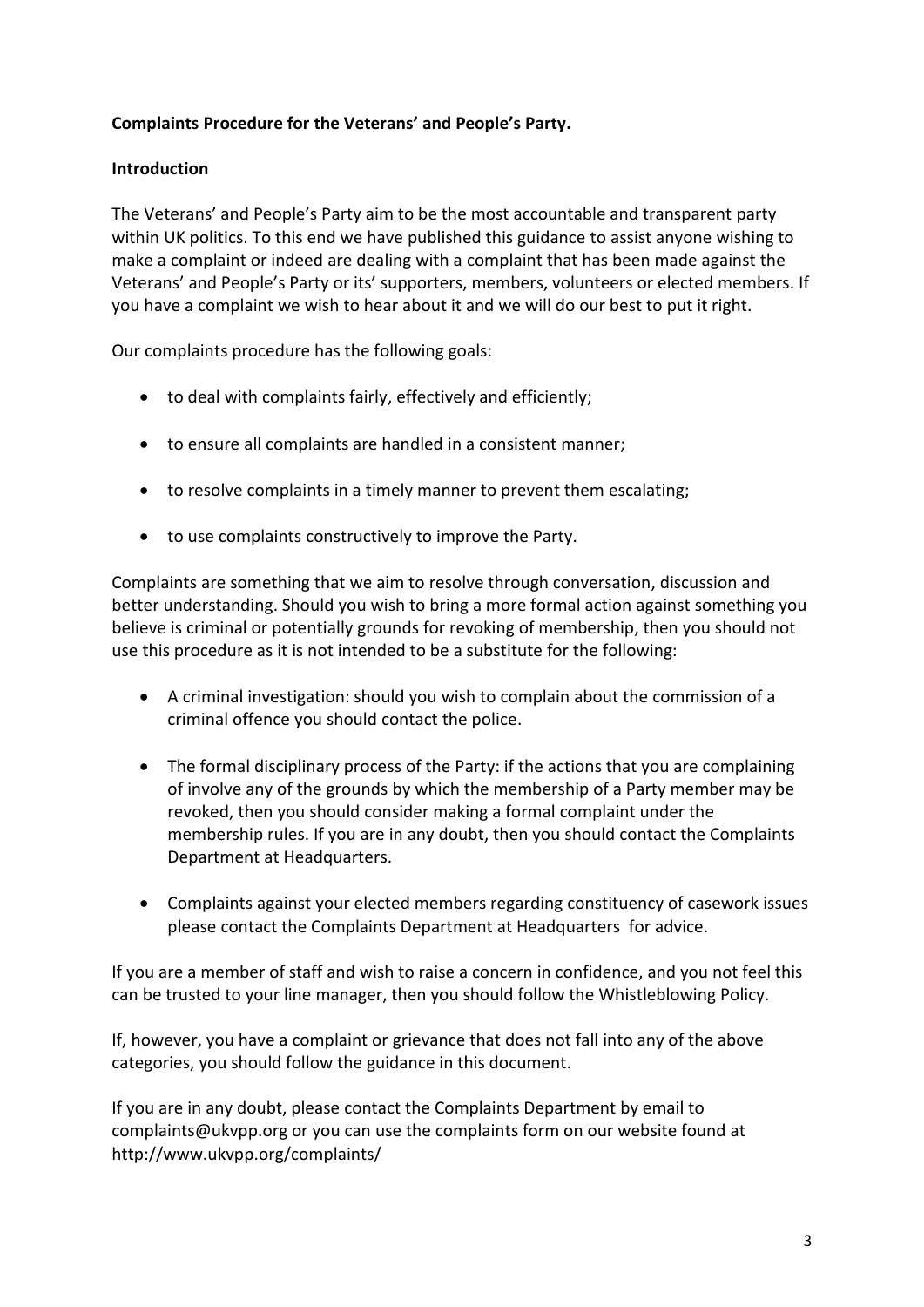Before you make a complaint, and to assist you decide the most appropriate process here are some definitions:

- Complaints: When somebody complains they are saying that they have personally been poorly treated. The complainant is seeking redress or justice for themselves. The person making the complaint therefore has a vested interest in the outcome of the complaint and, for this reason, is expected to be able to validate their case.
- Whistle blowing: When someone blows the whistle they are raising a concern about a danger or illegality that affects others. The person blowing the whistle is usually not directly nor personally affected by the danger or illegality. The whistleblower rarely has a personal agenda or interest in the outcome of any investigation into their concern they are simply trying to alert others. He or she is a messenger raising a concern so others can address it.

For further details on whistle blowing, see our whistle blowing policy.

# **Who are the Veterans' and People's Party?**

The Veterans' and People's Party (the Party) exists to build and safeguard a free and open society in which we seek to balance the fundamental values of liberty, equality and community, and in which no one should be enslaved by poverty, ignorance or conformity. We champion the freedom, dignity and well being of individuals, we acknowledge and respect their right to freedom of conscience and their right to develop their talents to the full.

We aim to work in partnership with the British public, disperse power, to foster diversity and nurture creativity. We believe the role of the State is to enable all citizens to retain these ideals, to contribute fully to their communities, and play an active role in the decisions affecting their lives, including and not limited to contributing to and suggesting changes to political policy and issues facing the country.

To that end we will listen to the public, consult them on policy and their concerns, speak for them and seek change where there are issues of injustice, challenging where necessary political tradition, intransigence, short-termism and elitism.

#### **Who can use this guide?**

- Any member of the public
- Any member of the party

#### **What people should expect from the Party member or employee?**

You have the right to be treated fairly, equally and with respect and dignity.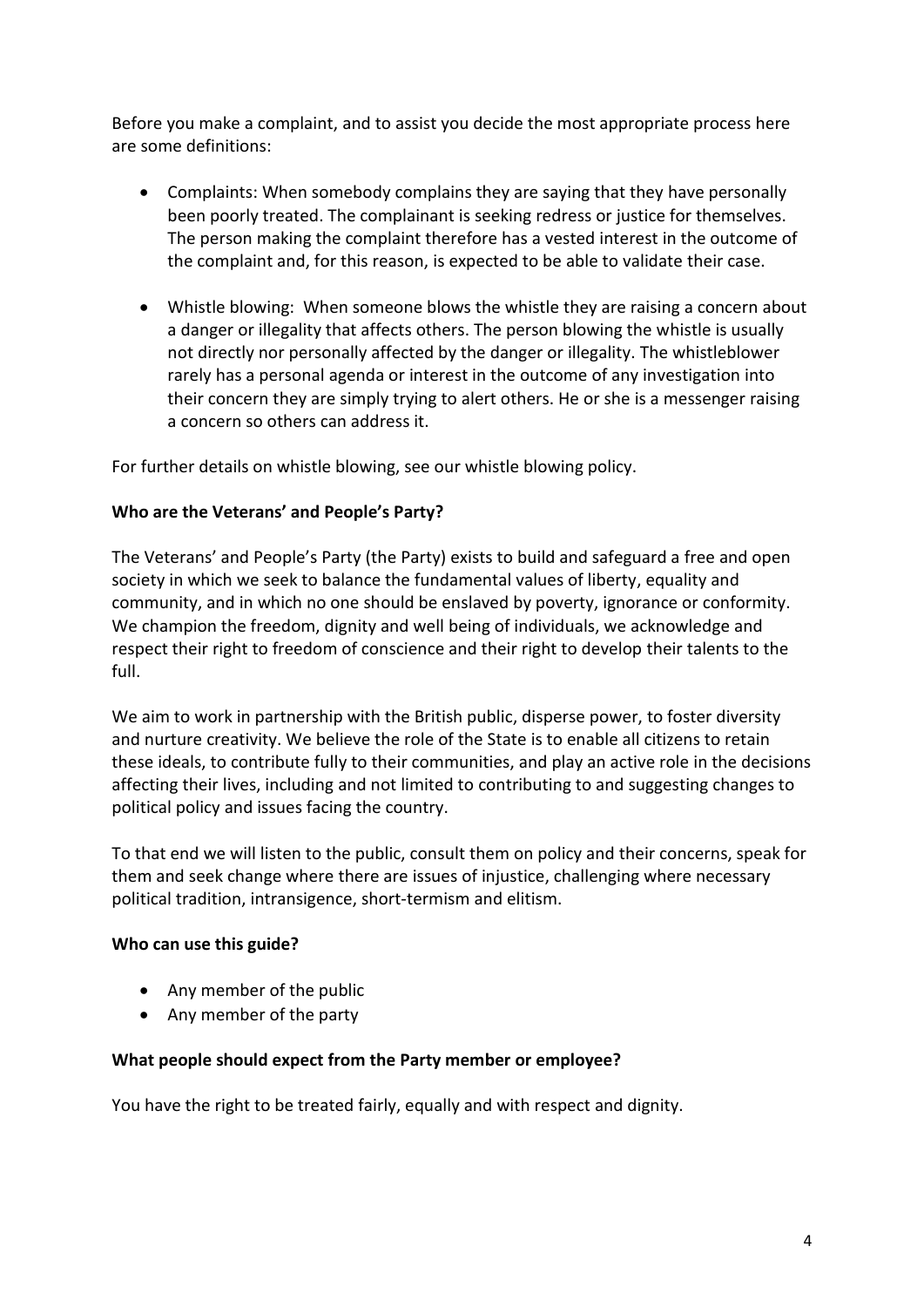Types of situations we investigate:

- Disputes between members of the party and all its employees or complaints about them
- Misconduct such as abuse of colleagues or the public
- Conduct which has brought or is likely to bring the Party into disrepute, such as standing against the Party in an election, ot where a member displays a fundamental disagreement with the aims and objectives is of the party - although consideration should be given to using the formal disciplinary process in these cases
- Breach of the electoral law.

This is not an exhaustive list. We cannot investigate if the complaint concerns someone who is not a member of the Party or an employee. If alleged criminal conduct is the subject of the complaint that the police should be contacted.

#### **Before making a complaint to the Party:**

- Check the person you wish to complain about is a member of the party or an employee. If you are unsure please contact the local Party Chair.
- Be clear on what you are complaining about and what resolution you seek.

#### **Making a complaint to the Party:**

The Party aims to resolve complaints as soon as possible.

# **Informal process:**

Many complaints can be resolved informally. In the first instance every effort should be made to resolve the complaint locally through the Chair of the relevant Party organisation e.g. the local Party, Council group, Assembly group or the Parliamentary Party group.

Contact details can be found on our website. If you are unsure of who to contact please contact our Complaints Department who will provide you with the details. If you feel able, speak to them and they will try to resolve the matter.

If the complaint is about an employee please contact Human Resources Department CONFIDENTIAL, Veterans and People's Party, 20 to 24 Wenlock Road, London, N1 7GU or Email: [organisation@ukvpp.org](mailto:organisation@ukvpp.org) They will be able to direct your complaint to the relevant manager.

#### **When making contact with the Party:**

If you use the complaints form on the website, please make a note of the time and date you send your complaint.

If you make contact via a letter, please make a note of who you sent it to and the date posted. Sending via recorded delivery may be beneficial to ensuring it is receipt.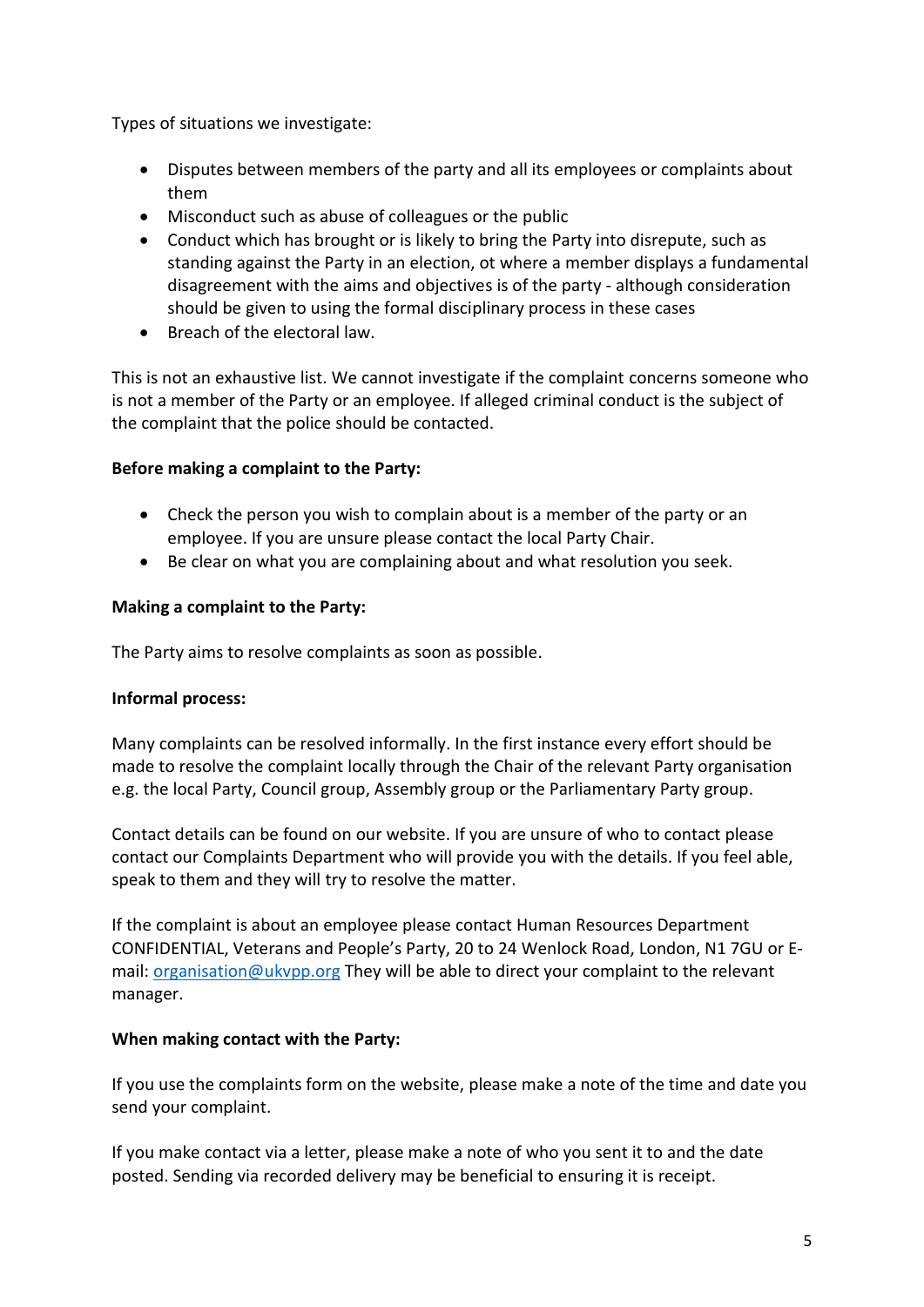If you make contact in person or by phone, please make a note of the name of the person you speak to. If a solution is offered at this point, please make a note of this also.

### **Formal process;**

If you are unsatisfied with the response or do not wish an informal solution, you may pursue a formal complaint.

Report the incident in writing stating Formal Process using either the complaints form available on our website, which asks for information we need in order to investigate the complaint and gives us permission to show it to the person in question, or write direct to our Complaints Department at our Head Office address, alternatively you may email us at Complaints@ukvpp.org

Send the completed form to either the local or regional Chair, or the Complaints Department. If you are unsure of who to contact, please contact the Complaints Department at who will be able to give you the contact details of the local or regional Chair if applicable.

Whilst we take complaints seriously and review all complaints once complete in order to assist us improve our service and procedures, it is important to note that resolution does not always mean that all parties will be happy with the decision.

Each complaint we receive is treated on its' own merit.

Our process will involve:

- An initial assessment of the allegation or complaint,
- Where necessary, an investigation of the allegation or complaint,
- Where necessary, a hearing or meeting to reach a decision and formulate actions.

Where the Party feels no further investigation is required, the results will be set out in writing either in an email or letter to you. If your complaint is to be investigated, you may need to provide further evidence in order for the Party to reach a decision.

PLEASE NOTE: The Party will not usually investigate a complaint that relates to an incident that is more than 12 months old, except in exceptional circumstances as decided by the board.

We aim to acknowledge receipt of your complaint within 14 working days and we aim to resolve your complaint within 30 days. This may not always be possible due to circumstances beyond our control.

# **Useful information:**

Useful website for victims of sexual assault: http://www.mydecision.co.uk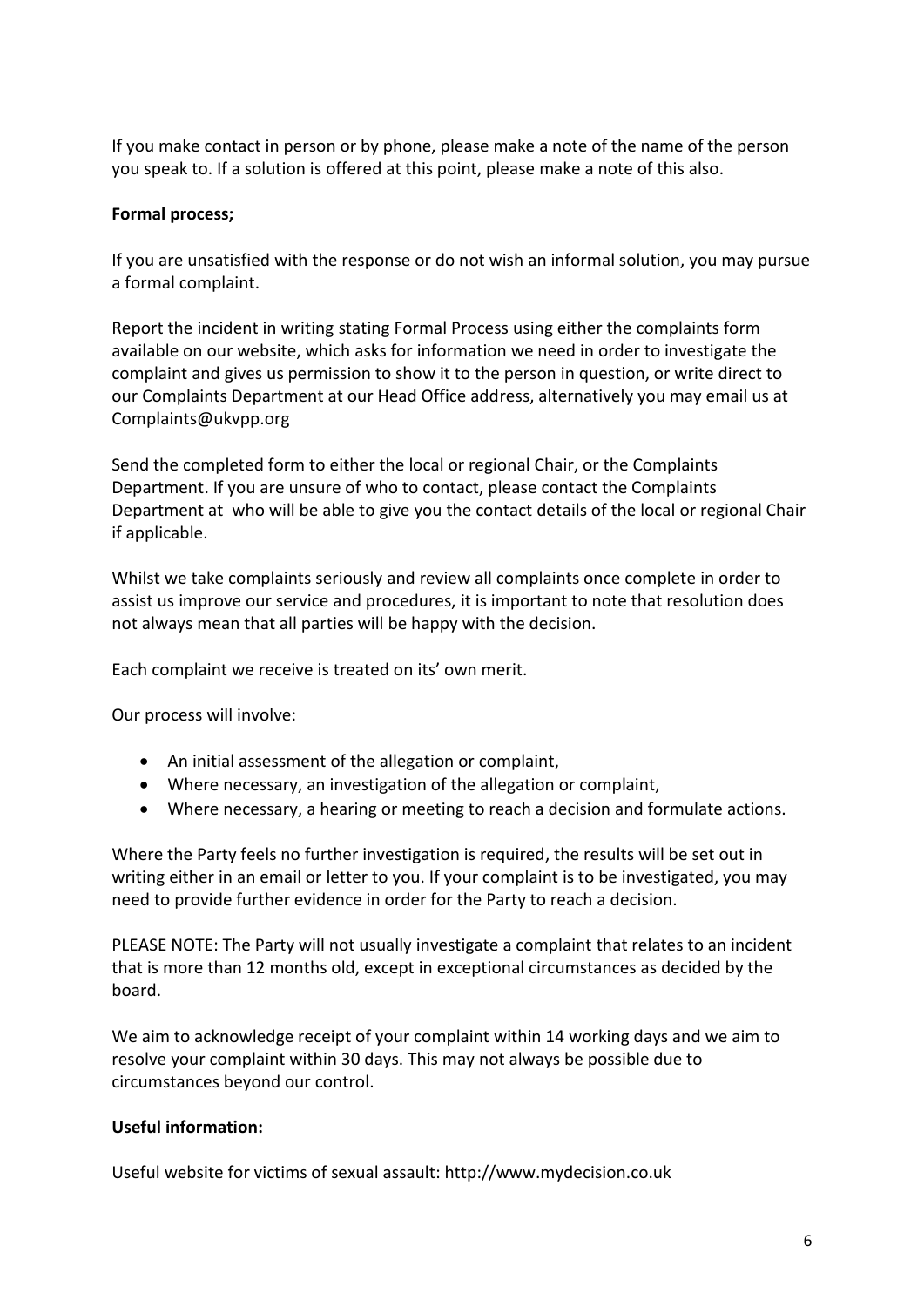

#### **Flowchart For The Complaints Procedure – This Is Not For The Whistleblowing Procedure**